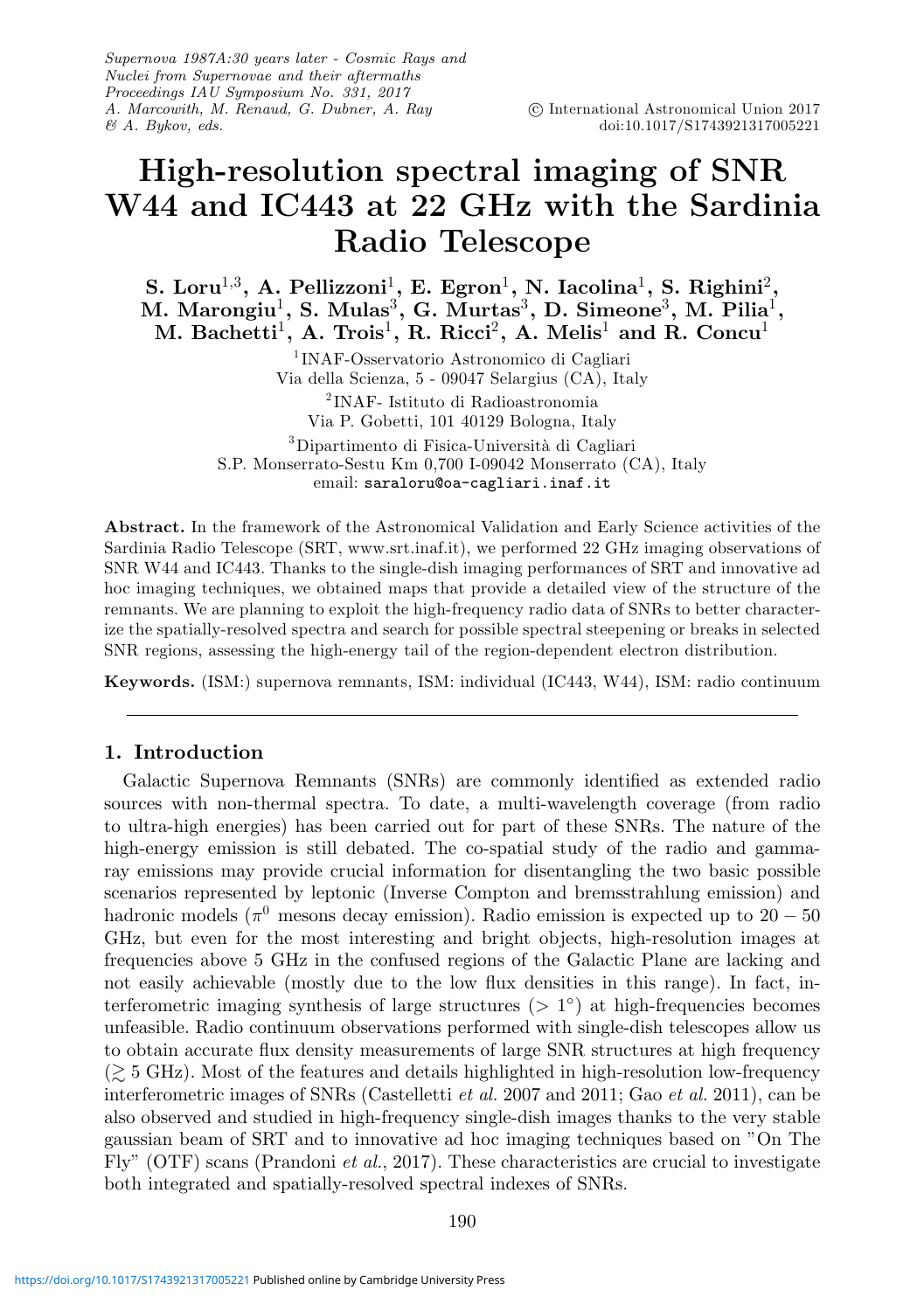### **2. Data analysis and results**

In the framework of Early Science activities (Egron *et al.* 2017), we performed observations at 21.4 GHz with the SRT K-band 7-feed receiver. By using the "Best Space Coverage configuration" (Bolli *et al.* 2015), we provided 7 simultaneous equally-spaced (OTF) scans, covering the whole area scanned by the multi-feed receiver (Fig.1). In this way, we obtained SNR maps characterized by about 14 scans per beam. This oversampling is fundamental to efficiently reject outlying measurements (due to radio-frequency interferences) and to optimize final image accuracy.

Thanks to its simple morphology and the availability of extensive flux density measurements up to high radio frequency (useful to cross-check calibrations), SNR 3C10 represents an ideal target for testing our data analysis tool (SRT Single Dish Imager; Egron *et al.*, 2016) on SRT K-band data. In Fig.2 we show a multi-feed image of 3C10 at 21.4 GHz with an angular resolution of 0.87 , obtained by SRT on February 24 2016 (in the frameworks of the Early Science Program). This image is produced by merging the individual maps associated to each feed. We obtained a preliminary integrated flux density of ∼ 8 Jy for 3C10 consistent with previous measurements at high radio frequency (observations at 14 to 18 GHz; N. Hurley-Walker  $et \ al. 2009$ ).

After testing it on 3C10, we applied our K-band data analysis procedure on the larger and complex SNR W44 (Fig.3). This map will allow us to study for the first time the morphology and the flux density of W44 at high radio-frequencies. We used integrated flux density measurements obtained from SRT data at 21.4 GHz, 7.0 GHz and 1.5 GHz (see Egron et al. these proceedings) in order to provide a first radio continuum spectrum of W44 (Fig.3-6). Our preliminary result indicates a possible spectral curvature/break between around 5-10 GHz. This break in the spectrum of W44 would be consistent with a steepening of the primary particle spectrum at 10 GeV as suggested by gamma-ray observations of SNR W44 (Giuliani et al. 2011; Ackermann et al. 2013; Cardillo et al. 2014).

Bremsstrahlung and IC bumps observed in gamma-rays band are bounded to synchrotron spectral slope and cut-off in the radio domain. For this reason, a careful characterization of lepton contributions through high-frequency radio-observed parameters is necessary to disentangle hadron contributions in the high-energy spectra and better constrain SNRs as cosmic rays emitters. However, the assumption of a single electron population for the whole SNR is too simplistic. Indeed, a spread in the spectra slope distribution, through different SNR regions, has been highlighted by preliminary spatially-resolved spectral measurements obtained for SNR W44 and IC443 by using SRT data at 1.5 and 7.0 GHz (Pellizzoni et al., these proceedings). Spatially-resolved high-frequency spectra measurements could be important to better disentangle different region-dependent physical processes in these SNRs.

#### **3. Perspective for future SRT data analysis at high-frequencies**

We plan to apply the same calibration procedure adopted for 3C10 and W44 to K-band images of SNR IC443, in order to look for a possible spectral steepening, as observed for W44. In Fig.7 we show a preliminary uncalibrated map of SNR IC443 obtained from SRT observations performed on March 23 2016. Furthermore, coupling K-band maps with Lband (1.5 GHz) and C-band (7.0 GHz) maps, we could obtain more accurate spectral index maps to search for possible spectral steepening or breaks in selected SNR regions, assessing the high energy tail of the region-dependent electron distribution.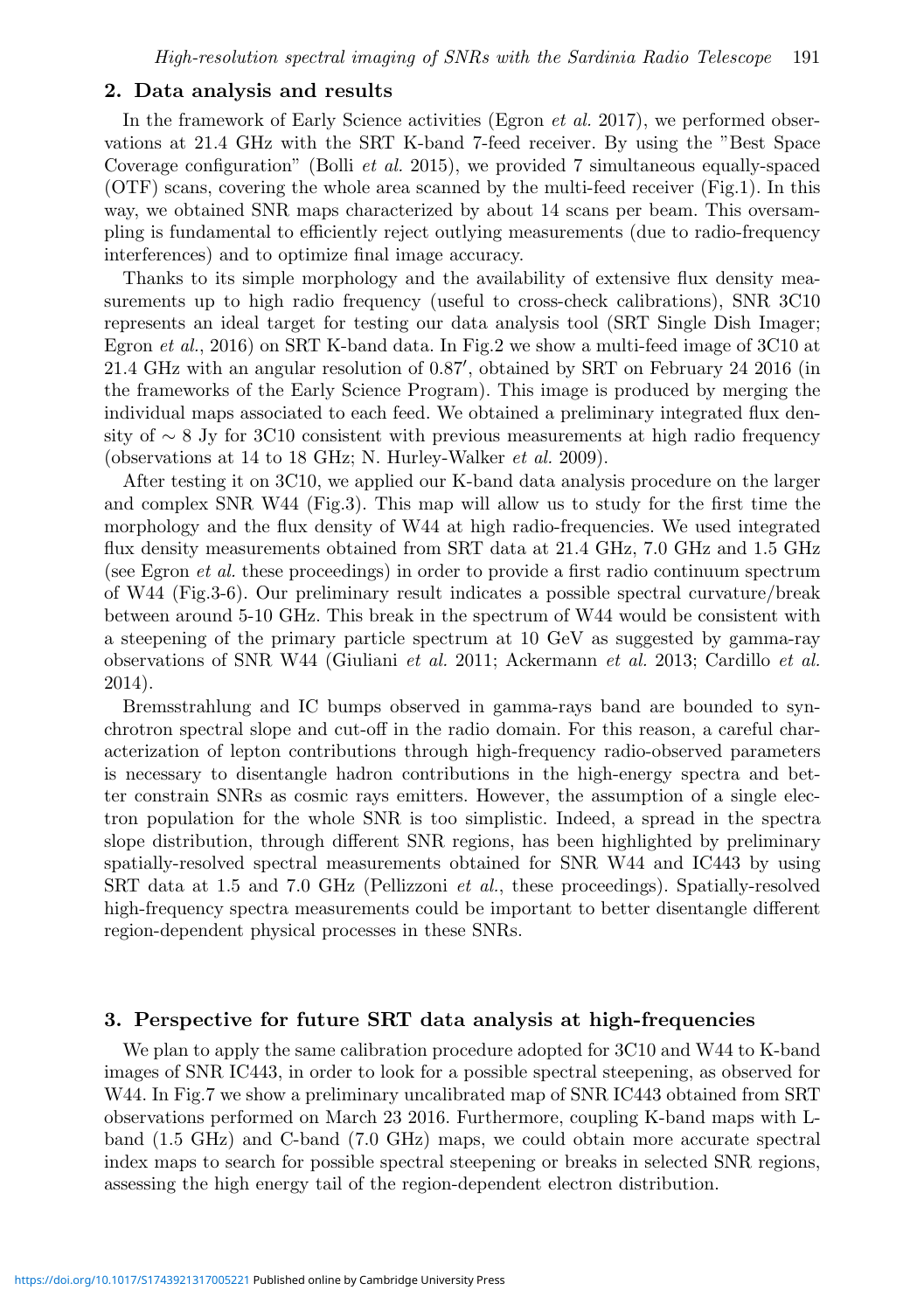

**Figure 1.** Schematic view of the "Best Space Coverage configuration" and SRT K-band 7-feed receiver (Upper left).



**Figure 3.** SRT radio continuum map of W44 at 21.4 GHz. The beam size is 0.87' FWHM (green circle on the bottom left). The Galactic plane and other nearby diffuse and point-like sources are clearly visible in this map.



**Figure 5.** SRT radio continuum map of W44 at 1.5 GHz. The beam size is 11.1' FWHM (green circle on the bottom left).



**Figure 2.** SRT radio continuum map of 3C10 at 21.4 GHz. The beam size is 0.87' FWHM (green circle).



**Figure 4.** SRT radio continuum map of W44 at 7.0 GHz. The beam size is 2.71' FWHM (green circle on the bottom left).



**Figure 6.** Integrated radio continuum spectrum of W44 obtained by using the flux density measurements related to the maps at 21.4, 7.0 and 1.5 GHz shown in Fig. 3, 4 and 5.